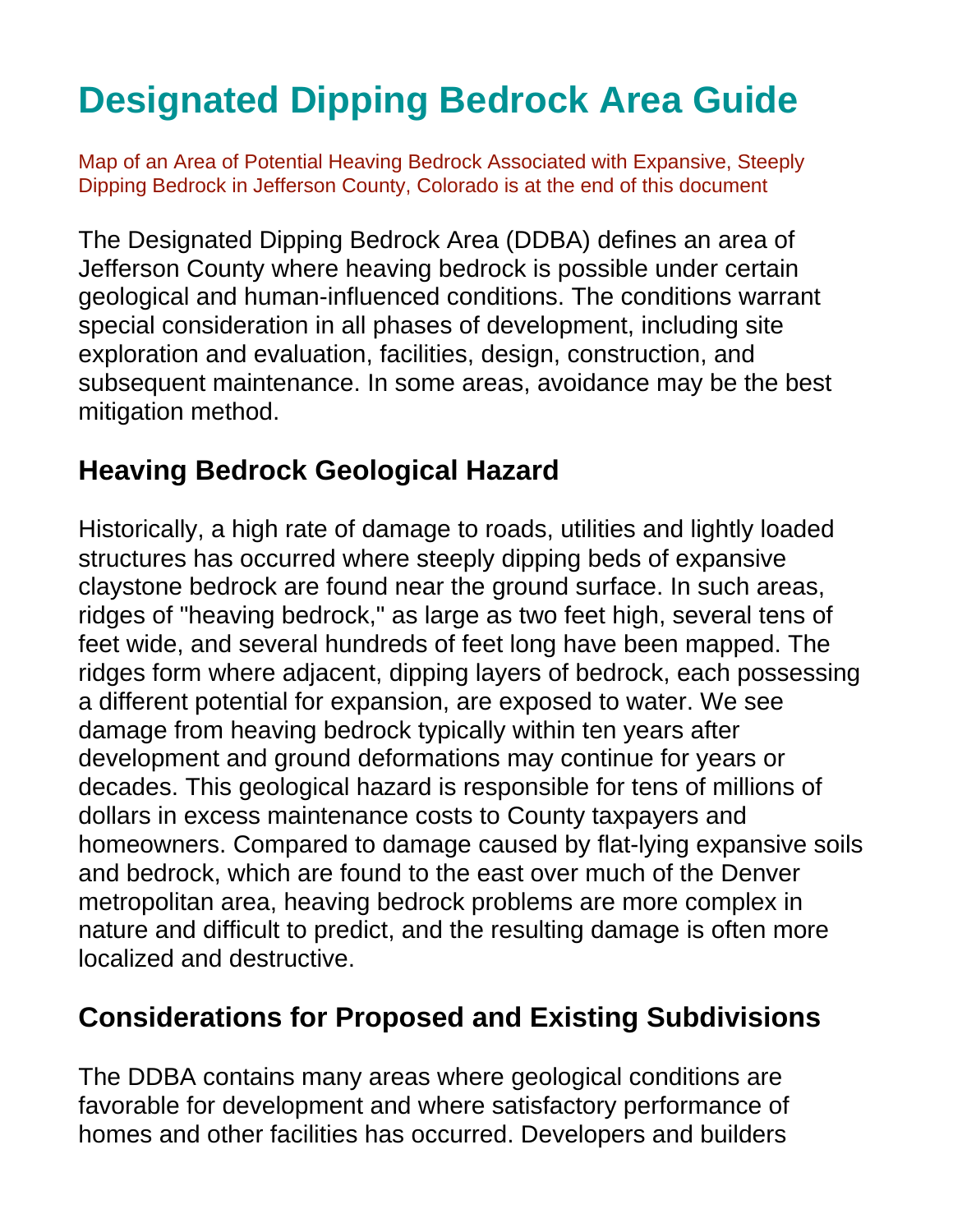should conduct detailed geological/ geotechnical investigations for proposed developments within the DDBA to delineate areas where favorable conditions occur, such as thick alluvial soils or layers of nonexpansive bedrock are encountered. These are summarized as follows:

- For all inhabited structures, at least ten feet of overburden soil or structural fill beneath the bottom of the foundation.
- Minimum foundation design requirements that are part of the Building Code.
- Subsurface groundwater collection systems, which must have positive drainage and daylight points.

#### **Minimum design requirements for water, sewer and subsurface groundwater collection system.**

Existing subdivisions are not subject to most of the overlay district regulations. However, large additions or remedial, structural repair work may be subject to minimum foundation-design standards and special review of the Building Department. Potential home buyers should be aware that the distribution of areas of damage within the DDBA may be erratic. A home that exhibits structural damage may be next to other homes that have no damage. When purchasing an existing home within the map area, or any other expansive soil area, the buyer may want to have an engineer conduct a detailed evaluation of the home to ensure that it is structurally sound.

# **Geology and Boundaries**

The DDBA contains eight sedimentary formations of Cretaceous age, including the Graneros Shale, Greenhorn Limestone, Carlile Shale, Niobrara Formation, Pierre Shale, Fox Hills Sandstone, and Laramie Formation and parts of the Arapahoe/Denver/Dawson Formations. The western boundary corresponds to the contact between the Graneros Shale and underlying Dakota Sandstone on the eastern dip slope of the Hogback ridge or near Golden where these units are missing due to faulting, to the mapped location of the Golden Fault. The eastern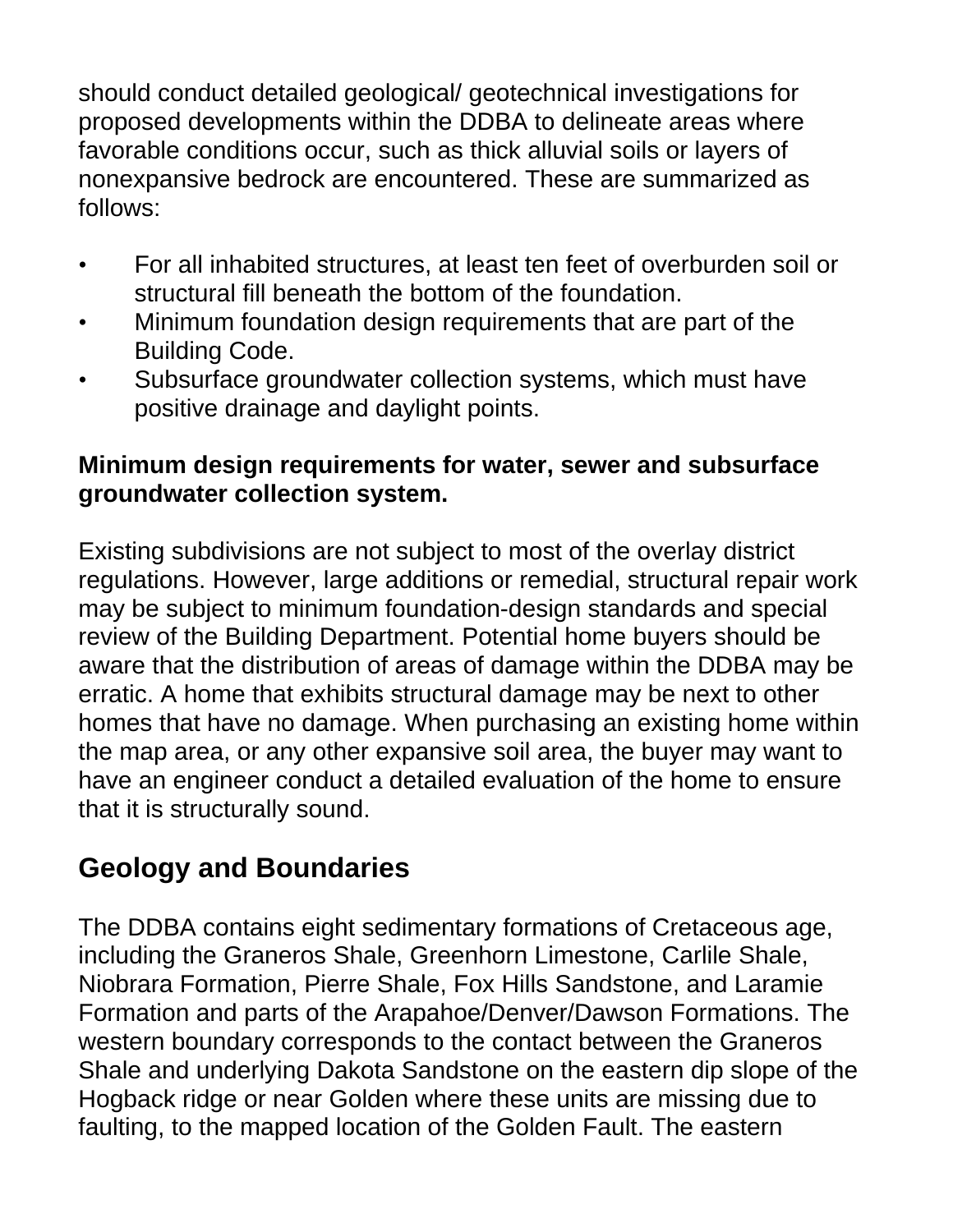boundary corresponds roughly to the eastern extent of the bedrock which dips at greater than 30 degrees from horizontal. Bedrock layers underlying the DDBA dip to the east or northeast at 30 to 90 degrees from horizontal. The map does not show internal contacts between different bedrock formations, nor attempts to delineate areas of natural alluvial deposits that may cover and significantly reduce the heaving potential of the bedrock.

# **Submittal Requirements Special to the DDBA**

## **Zoning**

**1.** Detailed grading plans shall be submitted which show overburden soil or fill at least ten (10) feet thick beneath the anticipated level of the bottom of the structure foundation(s) and the top of bedrock. If deep (pier) foundations are proposed, the Zoning Administrator may require review of such plans by the Engineering Advisory Board.

#### **or**

If ten (10) feet of overburden or fill are not proposed, detailed engineering plans shall be submitted to the Engineering Advisory Board. The alternate mitigation plans shall contain the information necessary to determine that potential hazards can be adequately mitigated by other methods.

**2.** The rezoning application shall include geologic and soils/geotechnical reports prepared according to Section 25 of the Land Development Regulation. The geologic report includes a contour map of the top of the bedrock surface and may require trenching to expose the claystone bedrock for detailed geologic mapping. The geotechnical investigation requires test borings be drilled every 250,000 square feet to a minimum depth of 25 feet. One of the objectives of the geotechnical investigation is to establish the depth to bedrock across the site.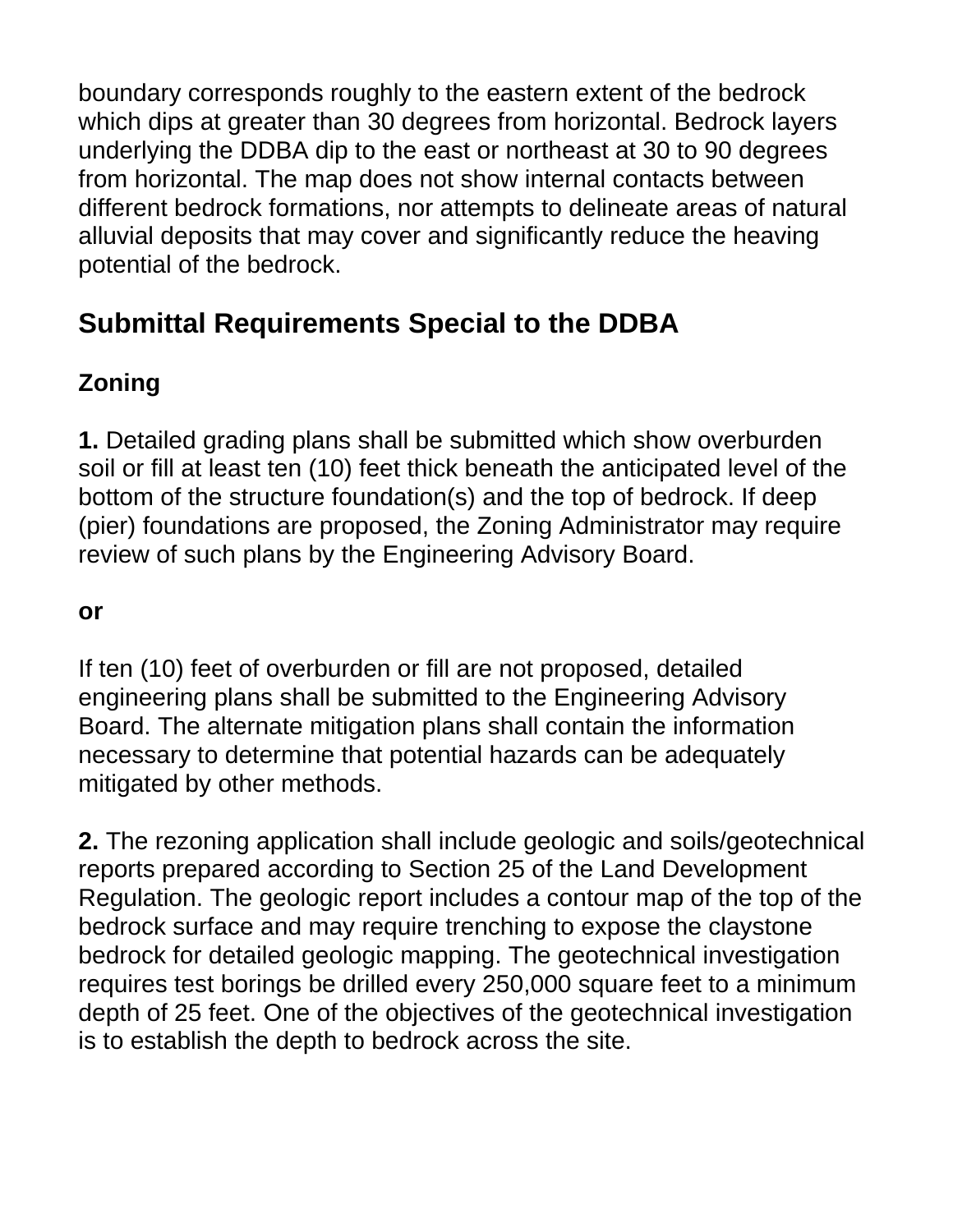## **Preliminary Platting**

**1.** Detailed grading plans shall be submitted which show overburden soil or fill at least ten (10) feet thick beneath the anticipated level of the bottom of the structure foundation(s) and the top of bedrock. If deep (pier) foundations are proposed, the Zoning Administrator may require review of such plans by the Engineering Advisory Board.

#### **or**

If ten (10) feet of overburden or fill are not proposed, detailed engineering plans shall be submitted to the Engineering Advisory Board. The alternate mitigation plans shall contain the information necessary to determine that other methods can adequately mitigate potential hazards.

**2.** The platting application shall include geologic and soils/geotechnical reports prepared according to Section 25 of the Land Development Regulation.

**3.** Subsurface groundwater collection system plans designated according to Section 19 of the Land Development Regulation.

## **Final Plat**

**1.** Detailed grading plans shall be submitted which show overburden soil or fill at least ten (10) feet thick beneath the anticipated level of the bottom of the structure foundation(s) and the top of bedrock. If deep (pier) foundations are proposed, the Zoning Administrator may require review of such plans by the Engineering Advisory Board.

#### **or**

If ten (10) feet of overburden or fill are not proposed, detailed engineering plans shall be submitted to the Engineering Advisory Board. The alternate mitigation plans shall contain the information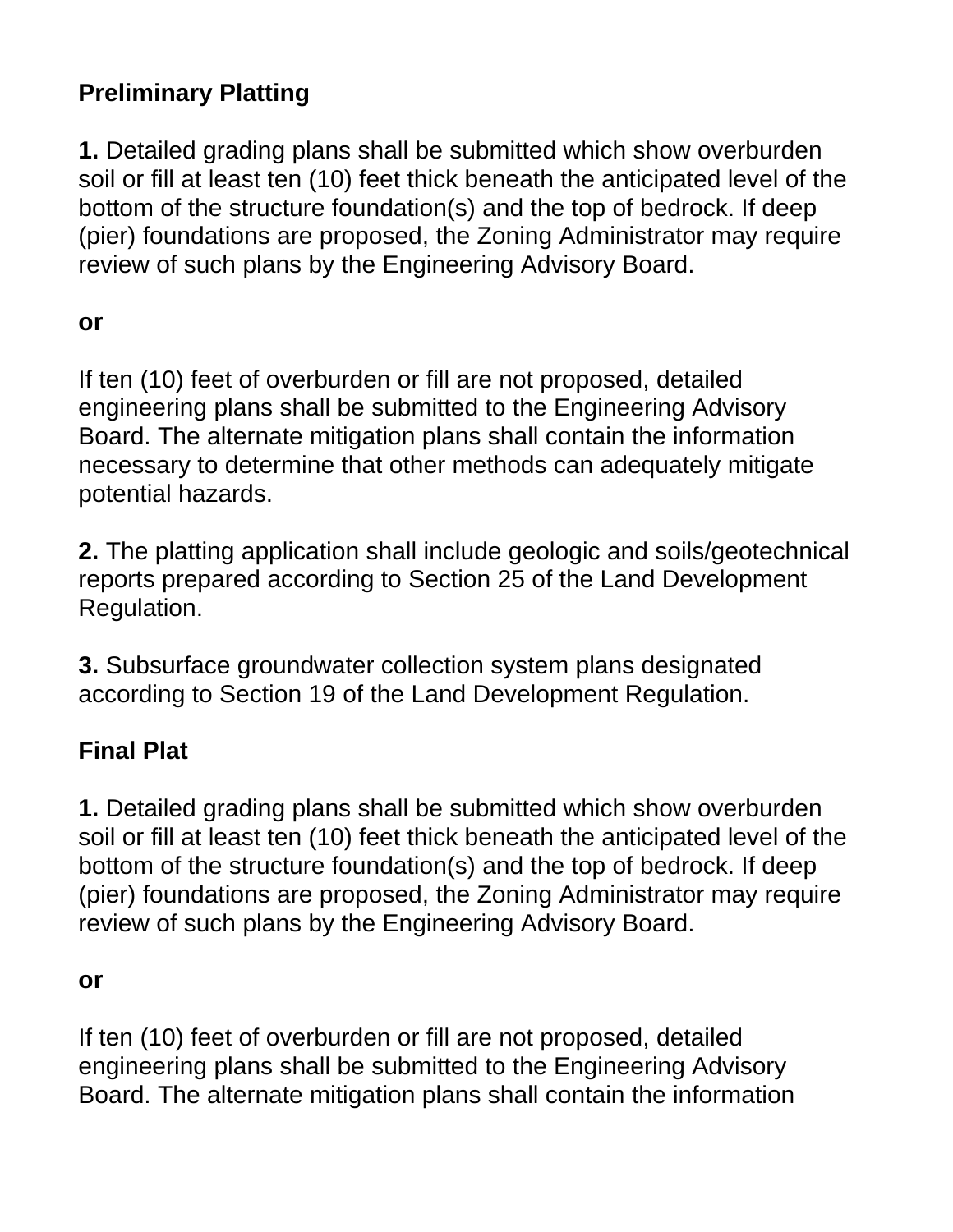necessary to determine that other methods can adequately mitigate potential hazards.

**2.** The plat application shall include geologic and soils/geotechnical reports prepared according to Section 25 of the Land Development Regulation.

**3.** Subsurface groundwater collection system design and maintenance plans in accordance with Section 19 of the Land Development Regulation.

**4.** Central Water System plans designated according to Section 21 of the Land Development Regulation.

**5.** Central wastewater collection system plans designated according to Section 22 of the Land Development Regulation.

**6.** Grading plans designed according to Section 17 of the Land Development Regulation. These regulations establish excavation and fill construction specifications including test methods and frequencies.

## **Building Permit**

Meet the minimum foundation design requirements for piers, foundation walls and drainage and grading. These requirements may be found in the Jefferson County Supplement to the Uniform Building Code and are available from the Building Department.

*Updated 12-17-08*